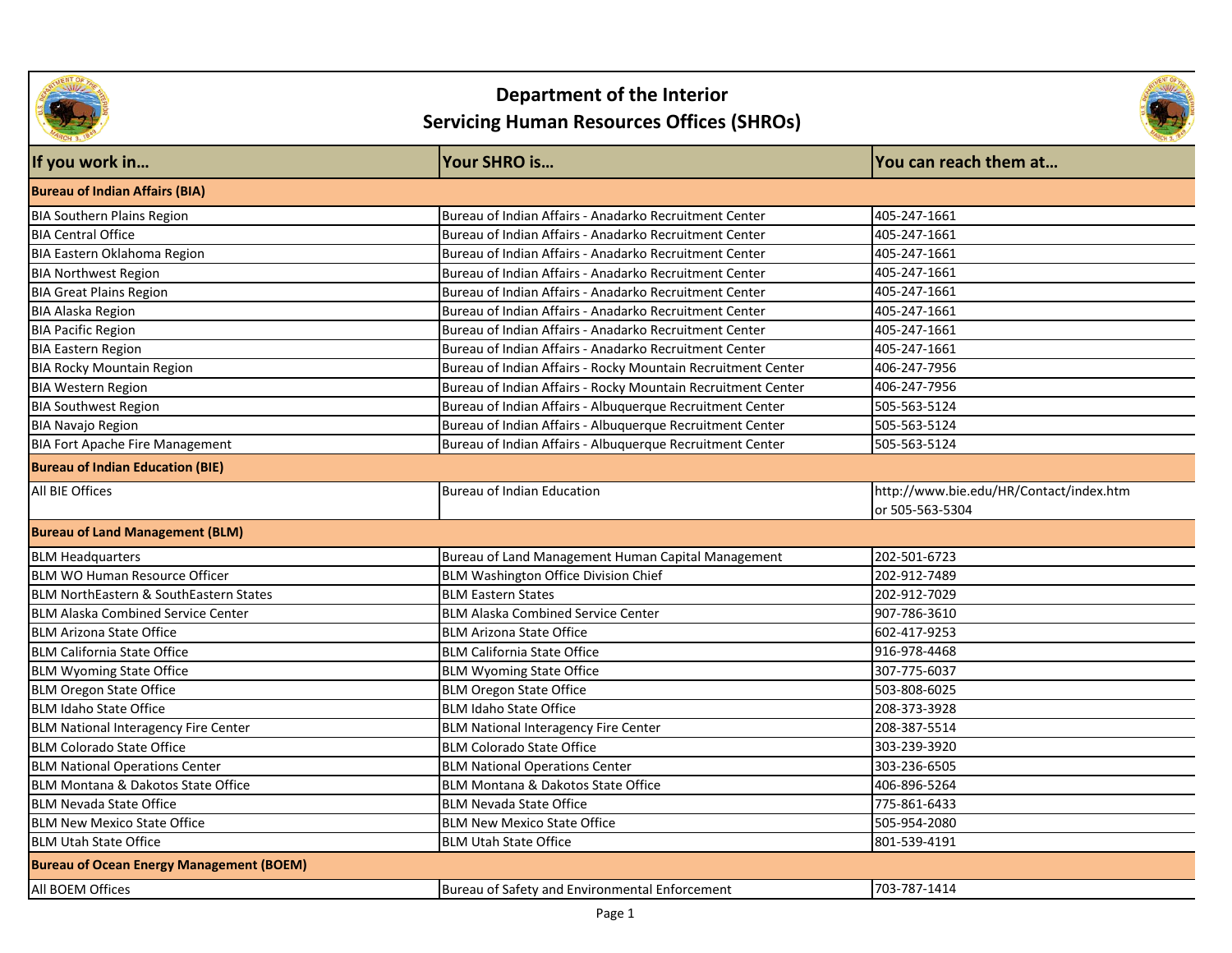

**Department of the Interior** 

### **Servicing Human Resources Offices (SHROs)**



| If you work in                                                      | Your SHRO is                                              | You can reach them at                                                         |
|---------------------------------------------------------------------|-----------------------------------------------------------|-------------------------------------------------------------------------------|
|                                                                     |                                                           |                                                                               |
| <b>Bureau of Reclamation (USBR)</b>                                 |                                                           |                                                                               |
| USBR Colorado (Denver-Lakewood) & Washington, DC                    | Bureau of Reclamation HR Operations Denver Federal Center | 303-445-2684                                                                  |
| <b>USBR Pacific Northwest Region</b>                                | Bureau of Reclamation Pacific Northwest Region            | 208-378-5155                                                                  |
| <b>USBR Mid-Pacific Region</b>                                      | <b>Bureau of Reclamation Mid-Pacific Region</b>           | 916-978-5476                                                                  |
| USBR Lower Colorado Region                                          | Bureau of Reclamation Lower Colorado Region               | 702-293-8000                                                                  |
| <b>USBR Upper Colorado Region</b>                                   | Bureau of Reclamation Upper Colorado Region               | 801-524-3686                                                                  |
| <b>USBR Great Plains Region</b>                                     | Bureau of Reclamation Great Plains Region                 | 406-247-7696                                                                  |
| <b>Bureau of Safety and Environmental Enforcement (BSEE)</b>        |                                                           |                                                                               |
| All BSEE Offices                                                    | Bureau of Safety and Environmental Enforcement            | 703-787-1414                                                                  |
| <b>National Park Service (NPS)</b>                                  |                                                           |                                                                               |
| NPS Alaska Region                                                   | <b>NPS Servicing HR Office</b>                            | 907-644-3346                                                                  |
| <b>NPS Pacific West Region</b>                                      | NPS Servicing HR Office                                   | 415-623-2160                                                                  |
| NPS Intermountain Region                                            | NPS Servicing HR Office                                   | 303-969-2506                                                                  |
| <b>NPS Midwest Region</b>                                           | NPS Servicing HR Office                                   | 402-661-1648                                                                  |
| <b>NPS Northeast Region</b>                                         | <b>NPS Servicing HR Office</b>                            | 215-597-7123                                                                  |
| <b>NPS Southeast Region</b>                                         | <b>NPS Servicing HR Office</b>                            | 404-507-5761                                                                  |
| <b>NPS National Capital Region</b>                                  | NPS Servicing HR Office                                   | 202-619-7216                                                                  |
| NPS Washington Office                                               | <b>NPS Servicing HR Office</b>                            | 202-354-1963                                                                  |
| <b>NPS Employee Benefits Branch</b>                                 | Chief, Benefits Branch                                    | 303-985-6835                                                                  |
| <b>Office of Surface Mining Reclamation and Enforcement (OSMRE)</b> |                                                           |                                                                               |
| All OSMRE Offices                                                   | Office of Surface Mining Reclamation and Enforcement      | 202-208-2680                                                                  |
| <b>U.S. Fish and Wildlife Service</b>                               |                                                           |                                                                               |
| <b>FWS Pacific Region</b>                                           | Fish and Wildlife Service Regions 1/8                     | 503-231-6136                                                                  |
| FWS Pacific Southwest Region                                        | Fish and Wildlife Service Regions 1/8                     | 503-231-6136                                                                  |
| <b>FWS Midwest Region</b>                                           | Fish and Wildlife Service Region 3-Midwest                | 612-713-5230                                                                  |
| <b>FWS Northeast Region</b>                                         | Fish and Wildlife Service Region 5-Northeast              | 413-253-8253                                                                  |
| <b>FWS Mountain-Prairie Region</b>                                  | Fish and Wildlife Service Region 6-Mountain Prairie       | 303-236-5414                                                                  |
| <b>FWS Alaska Combined Service Center</b>                           | Fish and Wildlife Service Region 7-Alaska                 | 907-786-3841                                                                  |
| <b>FWS Southeast Region</b>                                         | Fish and Wildlife Service Region 4-Southeast              | 404-679-4021                                                                  |
| <b>FWS Southwest Region</b>                                         | Fish and Wildlife Service Region 2-Southwest              | 505-248-6440                                                                  |
| <b>FWS Headquarters</b>                                             | Fish and Wildlife Service Headquarters                    | 703-358-1743                                                                  |
| <b>U.S. Geological Survey (USGS)</b>                                |                                                           |                                                                               |
| All USGS Offices                                                    | U.S. Geological Survey                                    | https://www2.usgs.gov/humancapital/hr/askhro.html<br>or email: hcweb@usgs.gov |